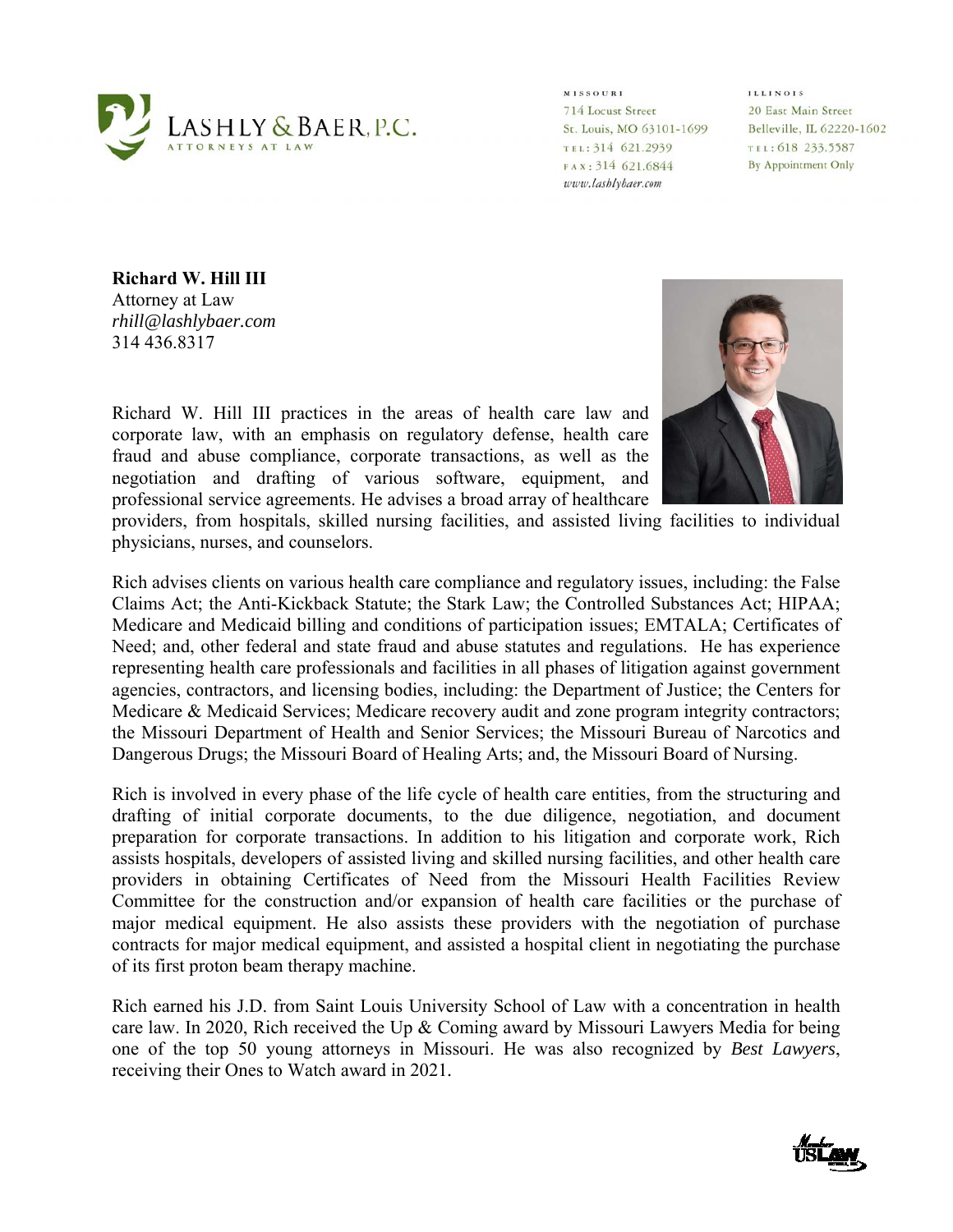## **Primary Practice Areas**

- Health Care
- Litigation
- Business & Corporate

### **Bar Admissions**

- Supreme Court of Missouri, 2013
- Supreme Court of Illinois, 2021

### **Education & Academic Honors**

- J.D., Saint Louis University School of Law, 2013 Academic Excellence Award: Administrative Law; National Health Law Moot Court Competition; Moot Court Board; School of Law Scholarship Recipient
- B.S., *cum laude*, Biology, Truman State University, 2009 President's Combined Ability Scholarship/President's Honorary Scholarship; Beta Beta Beta (Biology Honors Fraternity); Beta Theta Pi

### **Lectures & Legal Publications**

- Lecturer, "Legal Aspects of Advanced Practice Nursing," Saint Louis University Trudy Busch-Valentine School of Nursing, October 27, 2020
- Lecturer, "Medical Marijuana, Medicare and Medicaid Exclusion, and the Trickle-Down Effect on Patient Care," Senior Living Forum, St. Louis, October 30, 2019
- Lecturer, "Government Investigations and Enforcement Actions," HFMA Conference, St. Louis, April 26, 2019
- Co-Author, "When the DEA Comes Knocking," September 21, 2018
- Interview, "State Approves Fulton Parolee-Focused Nursing Facility," ABC KMIZ, September 10, 2018
- Lecturer, "Documentation From the Legal Perspective: Federal Conditions of Participation Actions," Senior Living Forum, St. Louis, May 1, 2018

### **Professional Associations**

- American Bar Association Health Law Section
- American Health Lawyers Association
- St. Louis County Bar Association
- St. Louis Health Lawyers Association
- Missouri Society of Health Care Attorneys
- Senior Living Forum
- The Missouri Bar
- Bar Association of Metropolitan St. Louis

### **Community Service & Awards**

- Up & Coming, Missouri Lawyers Media, 2020
- Ones to Watch, Best Lawyers, 2021